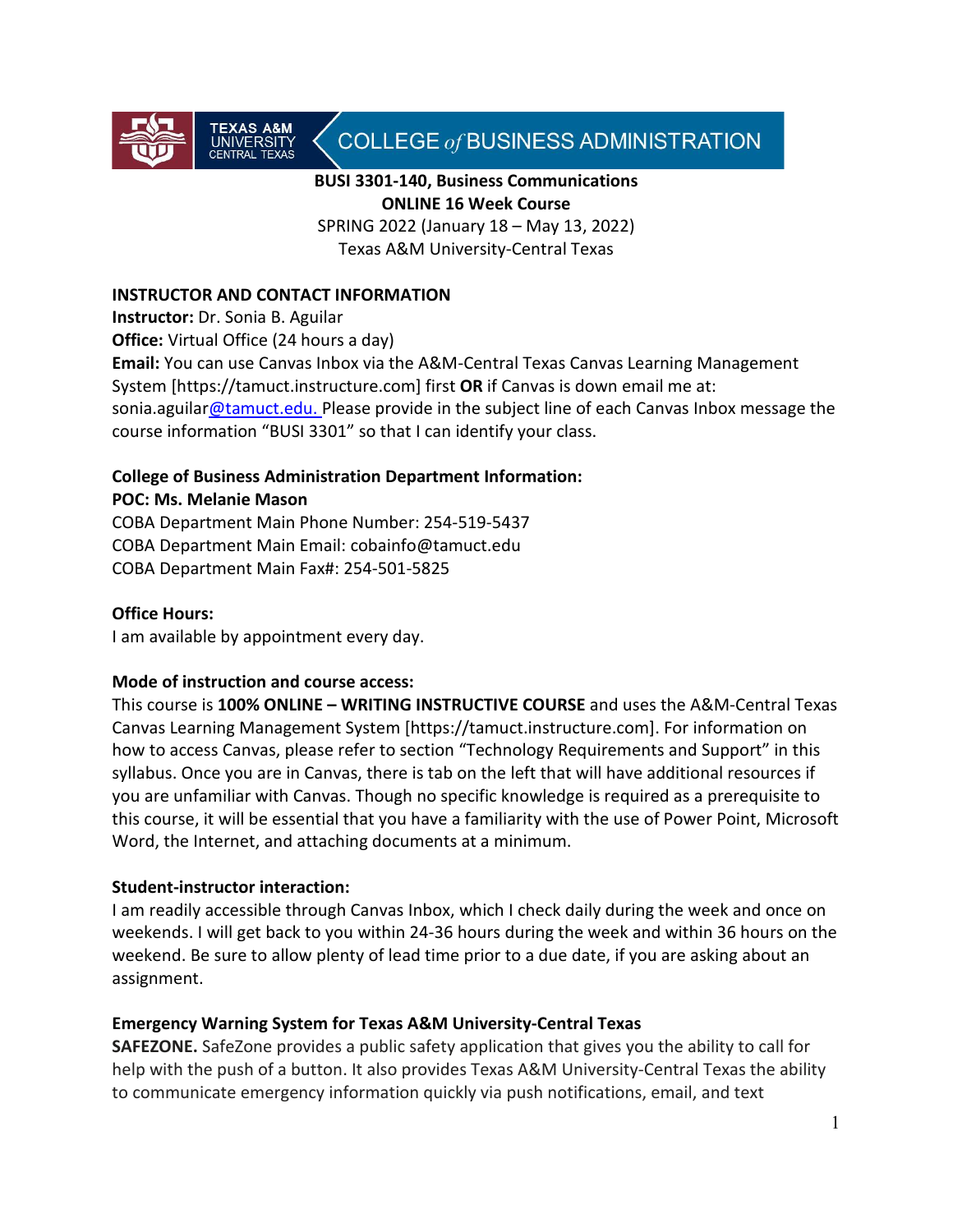messages. All students automatically receive email and text messages via their myCT accounts.

Downloading SafeZone allows access to push notifications and enables you to connect directly for help through the app.

You can download SafeZone from the app store and use your myCT credentials to log in. If you would like more information, you can visit the [SafeZone](http://www.safezoneapp.com/) website [www.safezoneapp.com].

To register SafeZone on your phone, please follow these 3 easy steps*:*

- 1. Download the SafeZone App from your phone store using the link below:
	- o [iPhone/iPad:](https://apps.apple.com/app/safezone/id533054756) [https://apps.apple.com/app/safezone/id533054756]
	- o [Android Phone / Tablet](https://play.google.com/store/apps/details?id=com.criticalarc.safezoneapp)
		- [https://play.google.com/store/apps/details?id=com.criticalarc.safezoneapp]
- 2. Launch the app and enter your myCT email address (e.g. {name}@tamuct.edu)
- 3. Complete your profile and accept the terms of service

# **COURSE INFORMATION**

**Course Overview and description:** *(Writing Instructive) (3 Semester Credit Hour*s). This course you will study and demonstrate the different types of letters and reports utilized in the modern 21st century business environment. Basic business research and APA citation skills will also be an essential component of the course, as well as presentation fundamentals. Completion of this course is recommended in the first semester of enrollment as it is a prerequisite for most business courses.

**Course Objective:** This course supports the BBA program learning objectives (PLO's 1, 2, & 3) in the College of Business Administration (COBA) – in the areas of: cross cultural competencies, oral communication, and written communication. All Chapter level learning objectives are found within the course content folder in Canvas.

**Student Learning Outcomes:** Upon successful completion of the Business Communications course, the student will be able to:

- Explain the importance and role communication serves in the business world today, including the impacts of culture and globalization.
- Tailor communications to the interests and preferences of their audience in ways that make oral and written communications clear, concise, and compelling to the reader or listener.
- Apply the principles of effective written communications through the development of various business correspondences, using Microsoft Word. Word is available in the Texas A&M University-Central Texas computer labs.
- Demonstrate the fundamentals of business related research, including the proper use of APA citations.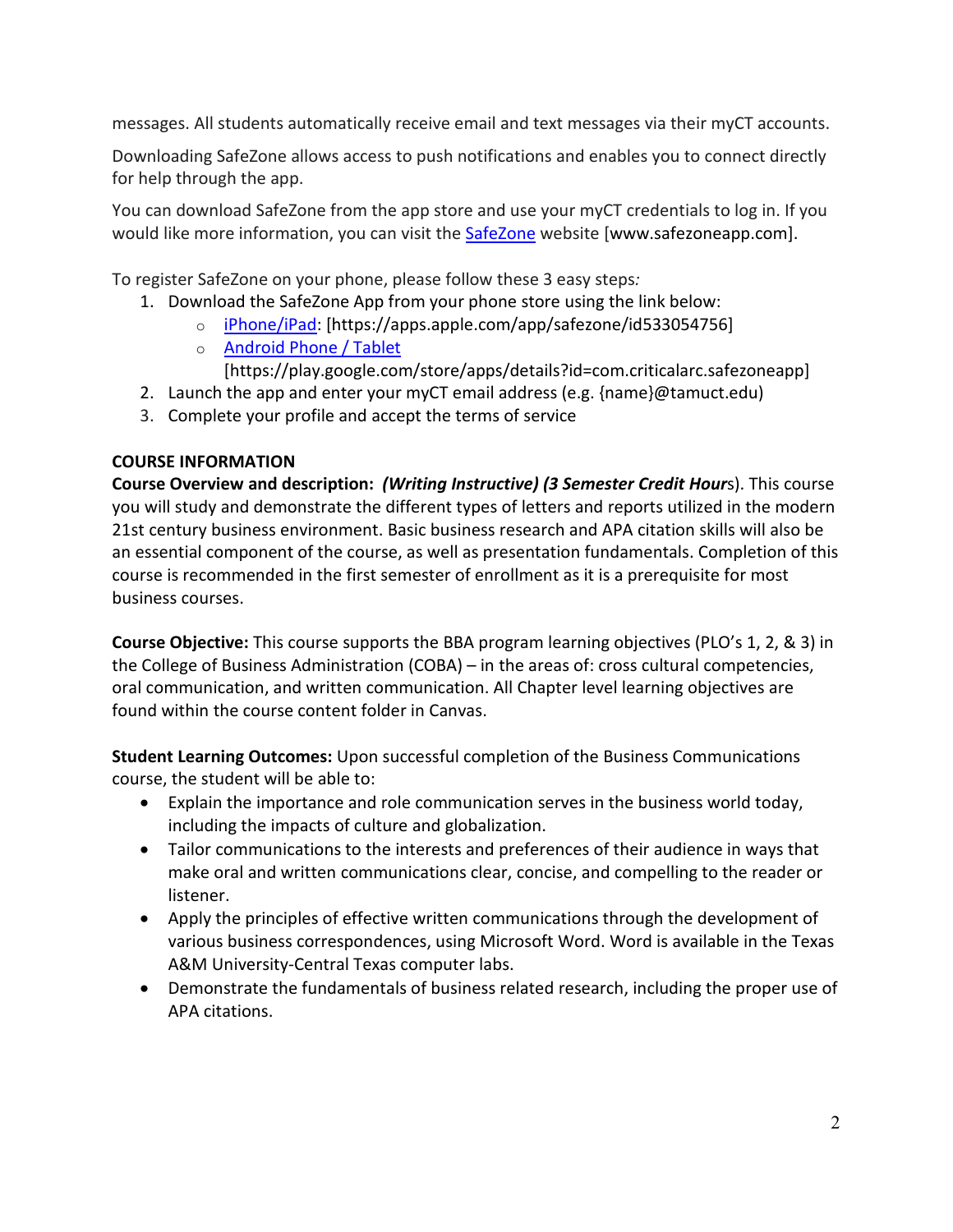- Write professionally in web-based interactions with colleagues on issues of business communication, including observance of Netiquette norms.
- Demonstrate proper business oral communication and presentation skills, including the use of Microsoft Power Point.

**Writing Instructive Competency, Goals, and Statements:** This is a "Writing Instructive (WI) Course." The purpose of this designation is to develop communication skills needed by those preparing to enter the business world as well as those who are already part of that world. The course will focus on continuous improvement in written and spoken correspondence. The professor will provide ongoing feedback of the individuals written, verbal and nonverbal skills. It will be the student's responsibility to make the instructional adjustments and corrections throughout the semester. **If you can communicate effectively (written, verbal and nonverbal), you have a highly valued and marketable skill.** Surveys have shown that the ability to communicate well is ranked by business executives as first among the personal factors necessary for promotion. **The WI portion is designated as the average of: Communications #1 & #2, the Research Practice Exercise and the written part of the Final Individual Proposal.**

# **2 Required Textbooks:**



**Book Title:** Business Communications: Developing Leaders for a Networked World (With Connect Access) 4<sup>th</sup> Edition **Author:** Peter W. Cardon **ISBN:** 9781264290864 **Publication Date:** 2021 **Binding:** Loose Pages with Connect Access Card **Type:** Print  **Price:** \$90.00

The TAMUCT book store has the package with "Connect/LearnSmart" which you will need.



**Publication Manual of American Psychological Association (7th ed.).** 

American Psychological Association. ISBN-13: 978-1433832161 ISBN-10: 143383216X *It is highly advisable that that you keep this text following the course, as APA citations are the required citation method within the Department of Management & Marketing and will be used throughout your undergraduate and, hopefully, graduate education.*

**Note: A student of this institution is not under any obligation to purchase a textbook from a university-affiliated bookstore. The same textbook may also be available from an independent retailer, including an online retailer.**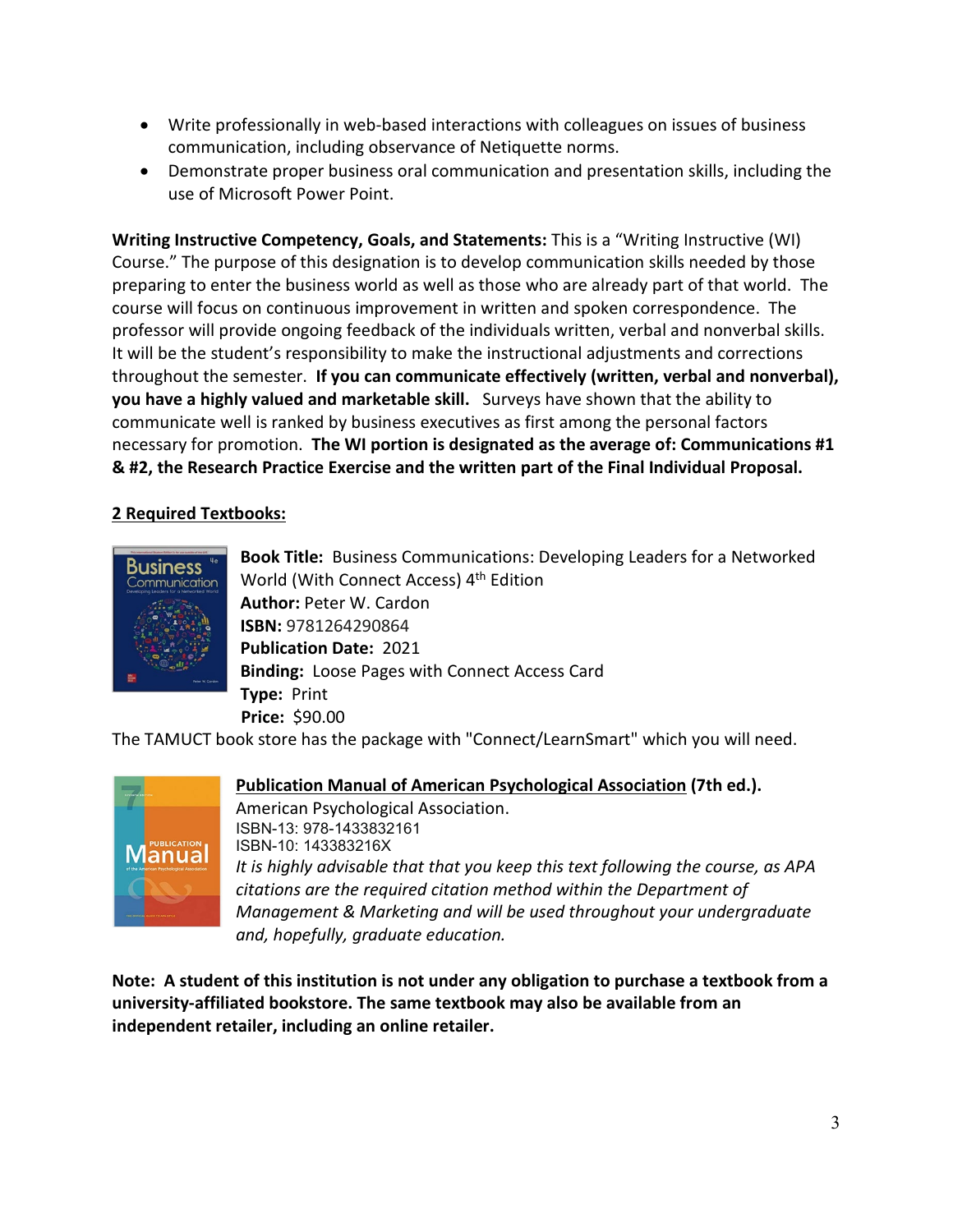#### **COURSE REQUIREMENTS**

- **Student Profile and Course Agreement: (12 points)** Review this Syllabus in depth and be sure they are willing to comply with all assignments and deadlines in this course. The course agreement requires students to agree to these expectations and promise that they have the computer set-up and self-discipline needed for a fully online course.
- **Introduction: (22 points)** Introduce yourself in the discussion forum. This is a great opportunity to get to know one another and express your written communication style.
- **Discussion Forums: (144 points)** There will be 8 discussions (18 points each) due throughout the semester. Each discussion has multiple topics. The exact requirements for each will be found within the discussion forum for the week it is scheduled. **\*NOTE: Each discussion forum has 2 distinct due dates. DO NOT rely solely on the course calendar for the due dates.**
- **APA 'Competency' Exam: (75 points)** You will be required to complete an exam that covers topics on basic APA formatting which is outlined in the APA 6<sup>th</sup> edition manual. It is essential to apply proper APA formatting on all of your academic papers. This exam will test your knowledge of proper usage of the APA format. You are graded based on the score received and not simply completion, so be diligent. APA resources/materials have been provided in Canvas. You will have **2 attempts** to pass the APA Exam with an 80% or higher.
- **Individual Research Practice (3 Article Summary) and Presentation: (100 Points)**  *\*\*\*You will be required to utilize the TAMUCT Writing Center for this assignment*
	- o **Individual Research Practice (Paper Requirements) )/(65 points):** Utilizing our TAMUCT library databases, you must use at least 3 References (two scholarly journal articles -one may be a mainstream magazine article at least four pages in length- AND 1 credible internet article). The topic of your research must deal with a business communication issue. These may discuss good or bad communication techniques or describe instances where companies struggled or had great success in communicating (in any industry).
		- After reading the three articles, prepare a 6 page research paper (1 Cover Page, 4 Body, and 1 Reference page) with proper summarization, and applying proper APA formatting & citations.
	- o **Presentation (35 points): You are required to submit a 2-3 minute video recording summarizing your Research** (via: Screencast-O-Matic [\[https://screencast-o-matic.com/home\]](https://screencast-o-matic.com/home). \*Do not read the paper word for word in your presentation.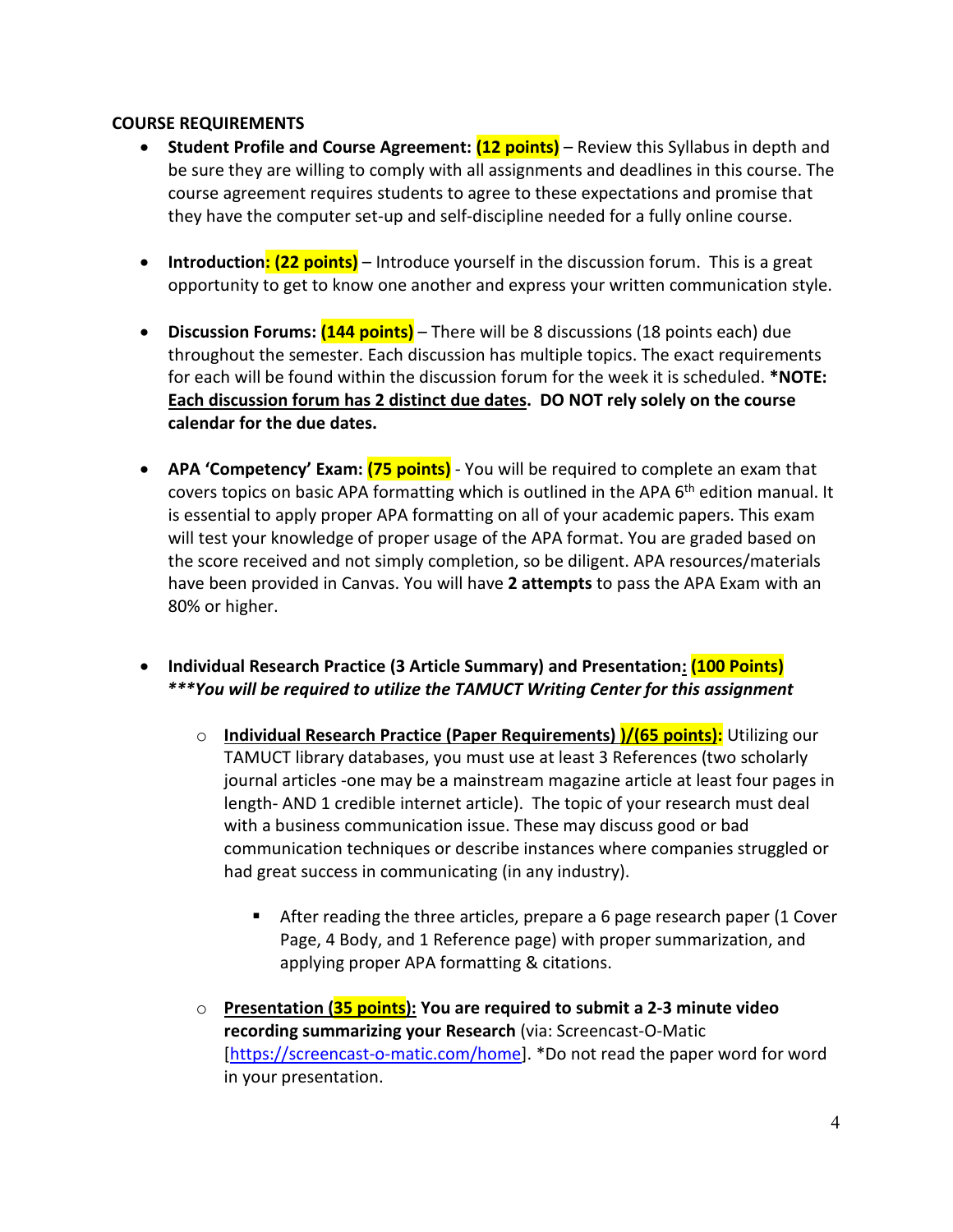- **Professional Communication Assignments:** (**120 total points** Develop 2 business communication documents based on the following scenarios:
- •
- o (1). *Communication(scenario # 1) (50 pts):* You will act as a manager and construct an memo communicating a new negative policy to your employees (they will not be happy with). Some examples include: dress code policy, cell phone use, break time, personal use of computer, etc. In the same document on the next page write an essay describing how your oral communication of this policy would be similar or different than the written policy.
- o (2). *Communication(scenario # 2)( Total 70 points):* Prepare a resume **(25 points)** with a cover letter **(25 points)** for a job you would be qualified for based on the degree you are presently pursuing. **Students will be required to submit a 90 second video/introduction (20 points)** (via: Screencast-O-Matic [\[https://screencast-o-matic.com/home\]](https://screencast-o-matic.com/home).
- **Electronic Presentation: (60 points**) Create an effective power point slide presentation with appropriate white space, charts, diagrams, figures, pictures, and other images while utilizing a professional font and style.
- **Chapter Quizzes**: **(320 total points):** There are 16 quizzes in this course worth **20 points each**. Each quiz may be composed of T/F, Matching, M/C and Essay in order to assess the course and chapter objectives. They may vary in composition. Quizzes will be available throughout the semester and will close the day they are due. They are timed and must be completed in one sitting.
- **Individual Proposal Paper and Oral Presentation:** (**225 points)** This major assignment will be developed in accordance with the parameters below and the rubrics found in Canvas with the assignment instructions. All subjects and materials to be presented in this course must be "new works" researched and assembled by you for this course only*. Recycling of cases, proposals, reports, and subjects from this or other classes "is prohibited" and in violation.*

# **Midpoint Individual Proposal Worksheet (25 points):**

This worksheet will identify the company history, and the business problem. Provide 2 of the 4 alternatives, and provide a minimum of 2 references written in proper APA format.

# **Internal proposal (125 points)**

This proposal must address a business problem (with a Fortune 500 Company) of your choice. Introduce the problem, provide at least four alternatives (with support) you believe could correct the problem, and provide a cost-benefit analysis. Explain your recommendation and provide a timeline for the implementation. Address it to me as your supervisor. Be specific and detailed!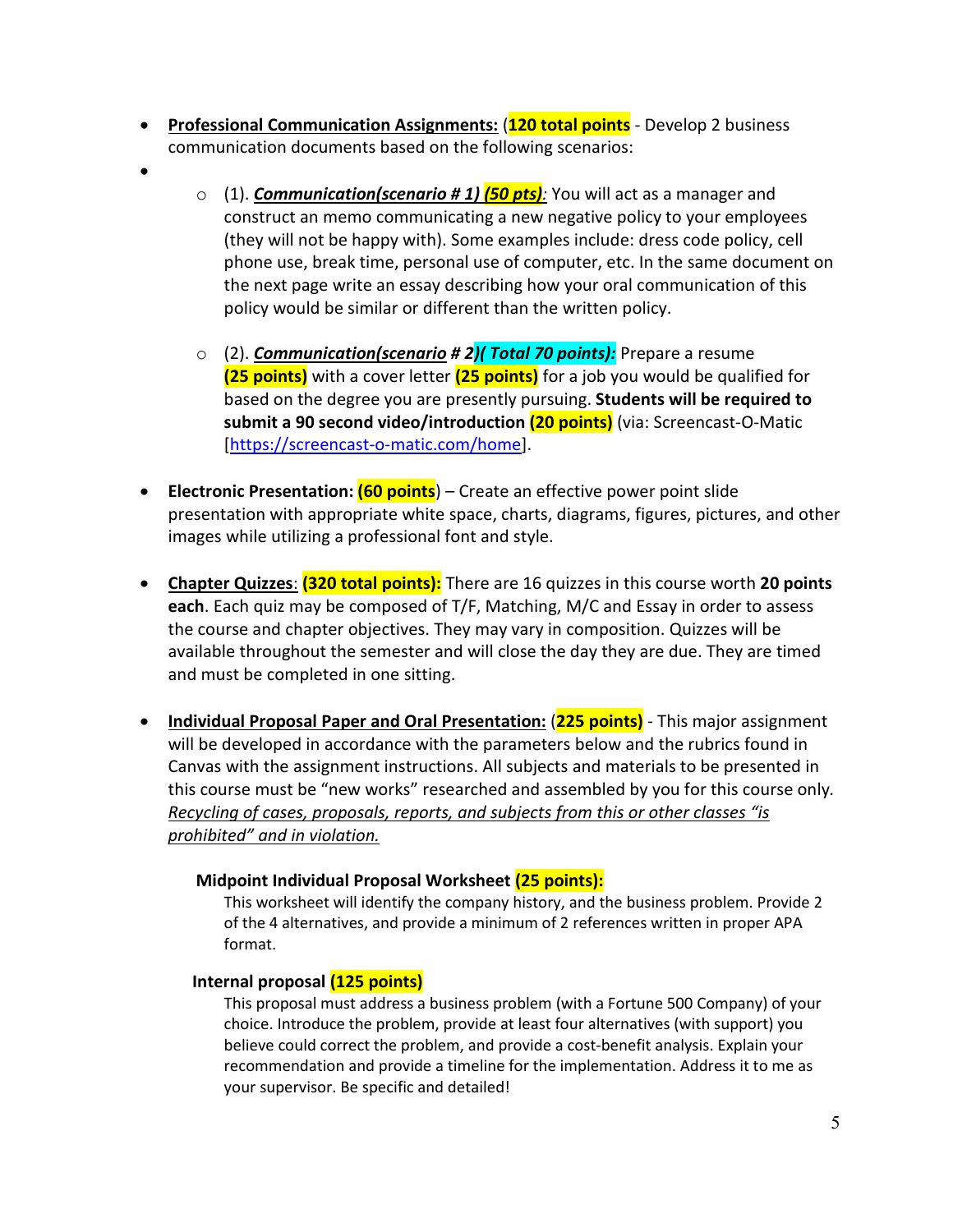**Note**: The proposal paper must include at least **9 references**, with a minimum of 2 books, 4 scholarly journal articles from the Texas A&M – Central Texas library database and 3 internet articles. All references and citations must conform to APA style guidelines. The final paper should be an 11 page report (1-cover sheet, 1-table of contents, 8 body, 1-reference page), excluding attached appendices. \*Use the provided template.

> **Individual Oral Presentation (75 points): This is an individual "10" minute oral presentation about your portion of the research paper.** Record (via: Screencast-O-Matic [\[https://screencast-o-matic.com/home\]](https://screencast-o-matic.com/home). You will need to submit a copy of your video to the assignment link in Canvas. More detailed grading parameters are found in the rubric on Canvas.

# **Important: You AND your power point must be visible in the recorded presentation.**

 **NOTE:** Oral presentations will be conducted in a professional manner, to include appropriate business dress. Men: slacks, shirt, socks, shoes, and tie (No denims, jeans, boot pants, Levi's, sneakers, etc.). Ladies: blouse and slacks or dress, or suit with socks/stockings and either low or highheeled shoes. Timing will be strictly adhered to. Presentation points will be deducted if the presentation runs short or over by more than "1"minute.

# **Instructor Grading Polices/Guidelines:**

- **Individual Performance:** One of the biggest challenges for student online success is simply not submitting work on time. It is vital you are active in the course and complete all work in a professional fashion. You are expected to read the chapters as assigned in the syllabus as well as read or view any supplemental resources that may be found in the Module content folders for that period.
- **Quality Work**: All work submitted for grading shall be of upper level quality: Depth of analysis, grammatical structure, etc.
- **Identifying Submissions**: Submissions must clearly identify the student and the title of the assignment **(ie: Smith\_Essay 1)**
- **Submission Style Requirements**: Submissions will be in accordance with The Publication Manual of the American Psychological Association, 6th ed. *All written work must be submitted utilizing Microsoft Word in either a .doc or .docx format.*
- **Due Dates and Late Submissions:** The assignment instructions and deadlines are clear in the syllabus. Though some assignments are fairly involved, you do not have more than one assignment due in any week. As such, it is expected that all work will be submitted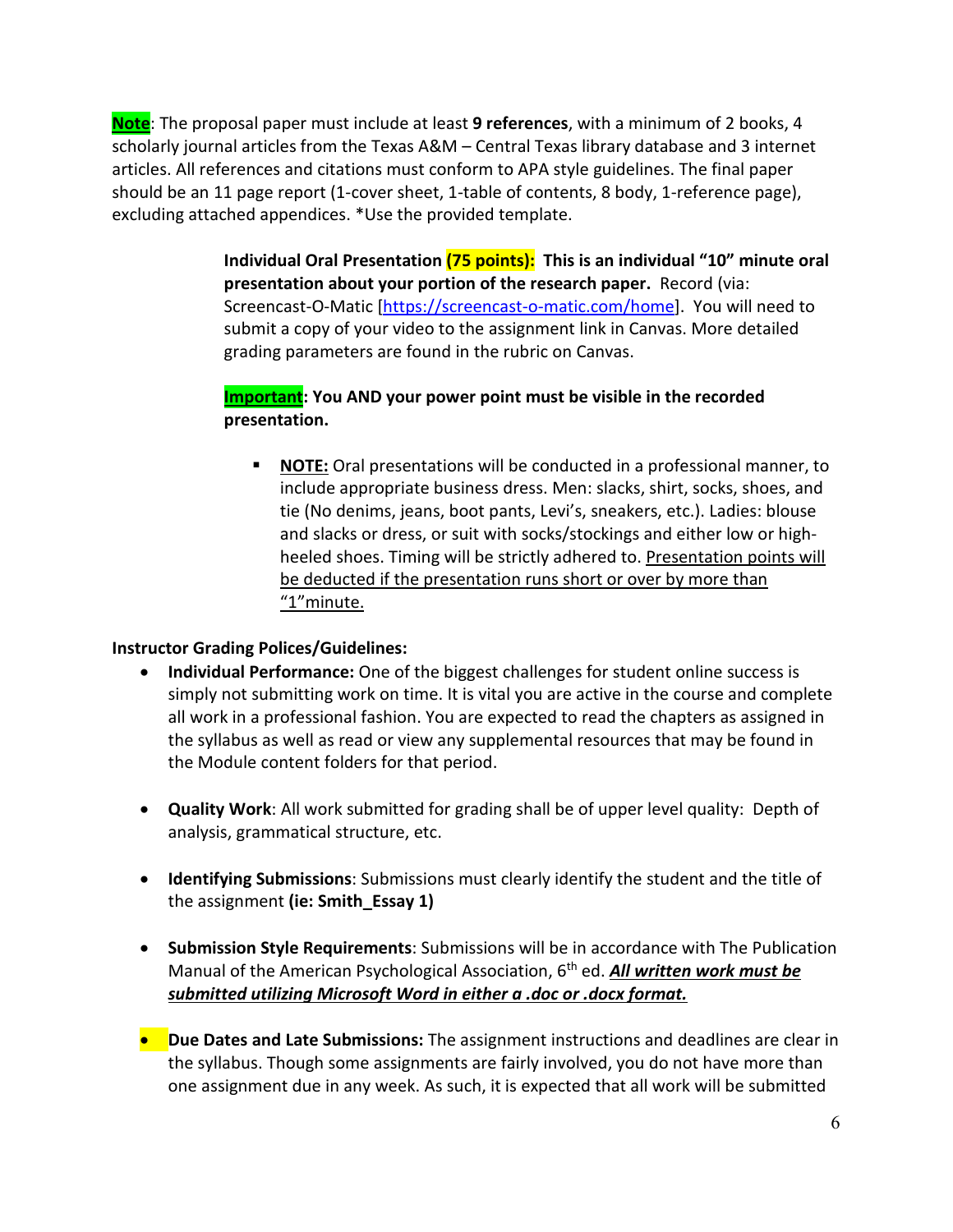**on time**, as timeliness is an important aspect of professional communications and behavior. If you encounter an issue, please let me know as soon as possible. It is much easier to discuss issues before due dates rather than after. **Late work is not accepted.**

• **Changes to Syllabus:** This syllabus serves as an instructional and study planning guide. Although every effort is made to maintain the schedule and activities presented herein, it may become necessary during the course of the semester to make changes to the syllabus. In such events, changes will be announced and you will receive written notice as soon as possible.

#### **Grading Criteria Rubric and Conversion**

A detailed grading rubric will be available with the assignment instructions and submission locations in Canvas. Minimum points required for a specific course grade are noted on the table under Grade Computation in the next section. Minimum points required for a specific course grade will NOT be revised for any reason.

| <b>Course Element</b>                                      | <b>Points</b> |
|------------------------------------------------------------|---------------|
| Student Profile & Course Agreement                         | 12            |
| Introduction (Online Forum)                                | 22            |
| Discussion Forums-Online (8 @ 18pts)                       | 144           |
| APA 'Competency' Exam (2 attempts to pass > 80%)           | 75            |
| Individual Research Paper and Presentation *Written (65    | 100           |
| pts) & Oral Presentation (35 pts)                          |               |
| Communication #1 Letter                                    | 50            |
| Communication #2 Resume (25 pts), CV (25 pts), and Oral    | 70            |
| Presentation (20 pts)                                      |               |
| <b>Electronic Career Presentation (Power Point)</b>        | 60            |
| Chapter Quizzes (in Connect) 16 @ 20 pts                   | 320           |
| <b>Individual Research Proposal</b>                        | 225           |
| Midpoint Proposal (25 pts), Written Individual Research    |               |
| Proposal (125 pts); Oral Presentation -Individual (75 pts) |               |
| <b>Total Points Possible</b>                               |               |
|                                                            | 1078          |

#### **Grade Computation**

| <b>POINTS</b> | <b>EQUALS</b> | <b>LETTER GRADE</b> |
|---------------|---------------|---------------------|
| $970 - 1078$  |               |                     |
| $862 - 969$   |               | R                   |
| $754 - 861$   |               |                     |
| $646 - 753$   |               |                     |
| Below 645     |               |                     |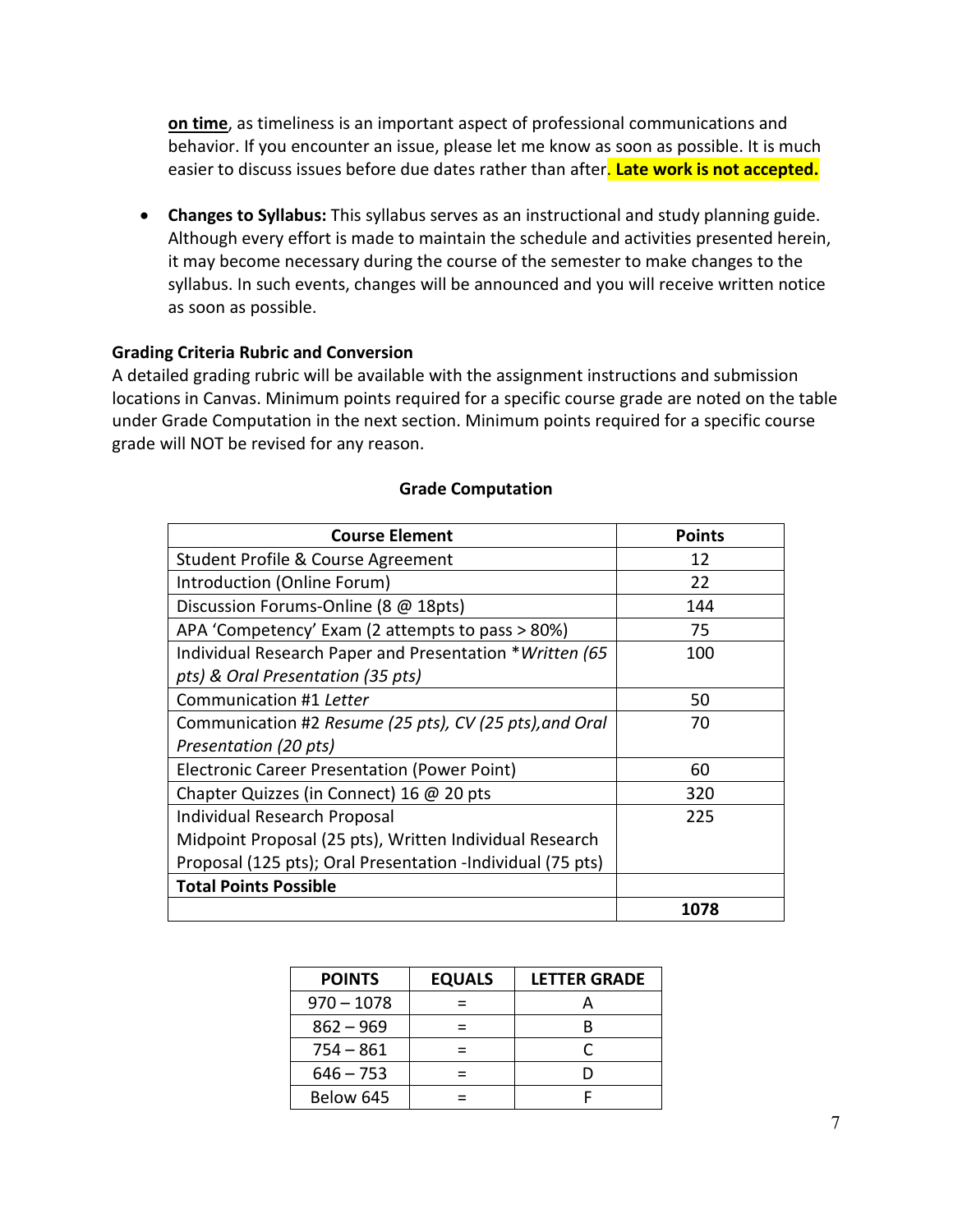# **Posting of Grades**

• All grades will be posted on the Canvas Grade book and you should monitor your grading status through this tool. I will attempt to post grades for all assignments and discussions within **one week after** the due date. Grades on exams will be available immediately (unless essays need to be graded).

### **COURSE OUTLINE AND CALENDAR**

All graded assignments & due dates are noted in bold, time for each is 11:59 p.m. CST

| <b>Dates</b>        | <b>Chapter &amp; Topic</b>                                                                                                    | <b>Assignment</b>                                                                                                                                                                                                                                                                                                                       |
|---------------------|-------------------------------------------------------------------------------------------------------------------------------|-----------------------------------------------------------------------------------------------------------------------------------------------------------------------------------------------------------------------------------------------------------------------------------------------------------------------------------------|
| Week 1<br>Jan 18-23 | Ch.1<br><b>Establishing Credibility</b><br>Ch.2<br>Interpersonal<br><b>Communication and</b><br><b>Emotional Intelligence</b> | $\checkmark$<br>Complete and submit Student Profile and<br><b>Course Agreement via Canvas Assignment</b><br>Link. Due by 1/23.<br><b>Student Introduction Forum. Due 1/23.</b><br>✓<br>$\checkmark$ Read Ch. 1 & 2; Study supplementary<br>materials.<br>$\checkmark$<br>Complete the Chapter 1 & 2 Quizzes in<br>Connect. Due by 1/23. |
|                     |                                                                                                                               | Read Ch. 3; Study supplementary materials.<br>$\checkmark$                                                                                                                                                                                                                                                                              |
|                     | Ch.3                                                                                                                          | $\checkmark$ Discussion 1: Communication. 1st Post due                                                                                                                                                                                                                                                                                  |
| Week 2              | <b>Team Communication and</b>                                                                                                 | $1/27$ ; $2nd$ Post/Replies due $1/30$ .                                                                                                                                                                                                                                                                                                |
|                     | <b>Difficult Conversations</b>                                                                                                | *** NOTE: 2 distinct due dates for EVERY<br>$\checkmark$                                                                                                                                                                                                                                                                                |
| Jan 24-30           |                                                                                                                               | discussion forum!!!                                                                                                                                                                                                                                                                                                                     |
|                     |                                                                                                                               | $\checkmark$ Complete the Chapter 3 Quiz in Connect. Due                                                                                                                                                                                                                                                                                |
|                     |                                                                                                                               | by 1/30.                                                                                                                                                                                                                                                                                                                                |
|                     |                                                                                                                               | $\checkmark$ APA Exam. Due 1/30. *Two attempts to pass                                                                                                                                                                                                                                                                                  |
|                     |                                                                                                                               | with an 80% or higher.                                                                                                                                                                                                                                                                                                                  |
|                     |                                                                                                                               | Read Ch. 4; Study supplementary materials.<br>$\checkmark$                                                                                                                                                                                                                                                                              |
|                     |                                                                                                                               | Complete the Chapter 4 Quiz in Connect. Due                                                                                                                                                                                                                                                                                             |
|                     | Ch.4                                                                                                                          | by $2/6$ .                                                                                                                                                                                                                                                                                                                              |
|                     | <b>Communicating across</b>                                                                                                   | Discussion 2: Culture & Etiquette. 1 <sup>st</sup> Post due<br>$\checkmark$                                                                                                                                                                                                                                                             |
| Week 3              | <b>Cultures</b>                                                                                                               | 2/3; 2 <sup>nd</sup> Post/Reply due 2/6. *** NOTE: 2                                                                                                                                                                                                                                                                                    |
|                     |                                                                                                                               | distinct due dates for EVERY discussion                                                                                                                                                                                                                                                                                                 |
| Jan 31 -<br>Feb 6   |                                                                                                                               | forum!!                                                                                                                                                                                                                                                                                                                                 |
|                     |                                                                                                                               | $\checkmark$                                                                                                                                                                                                                                                                                                                            |
|                     | Ch.5                                                                                                                          | Read Ch. 5; Study supplementary materials.<br>Complete the Chapter 5 Quiz in Connect. Due<br>$\checkmark$                                                                                                                                                                                                                               |
|                     | <b>Creating Effective Business</b>                                                                                            | by $2/13$ .                                                                                                                                                                                                                                                                                                                             |
| Week 4              | <b>Messages</b>                                                                                                               |                                                                                                                                                                                                                                                                                                                                         |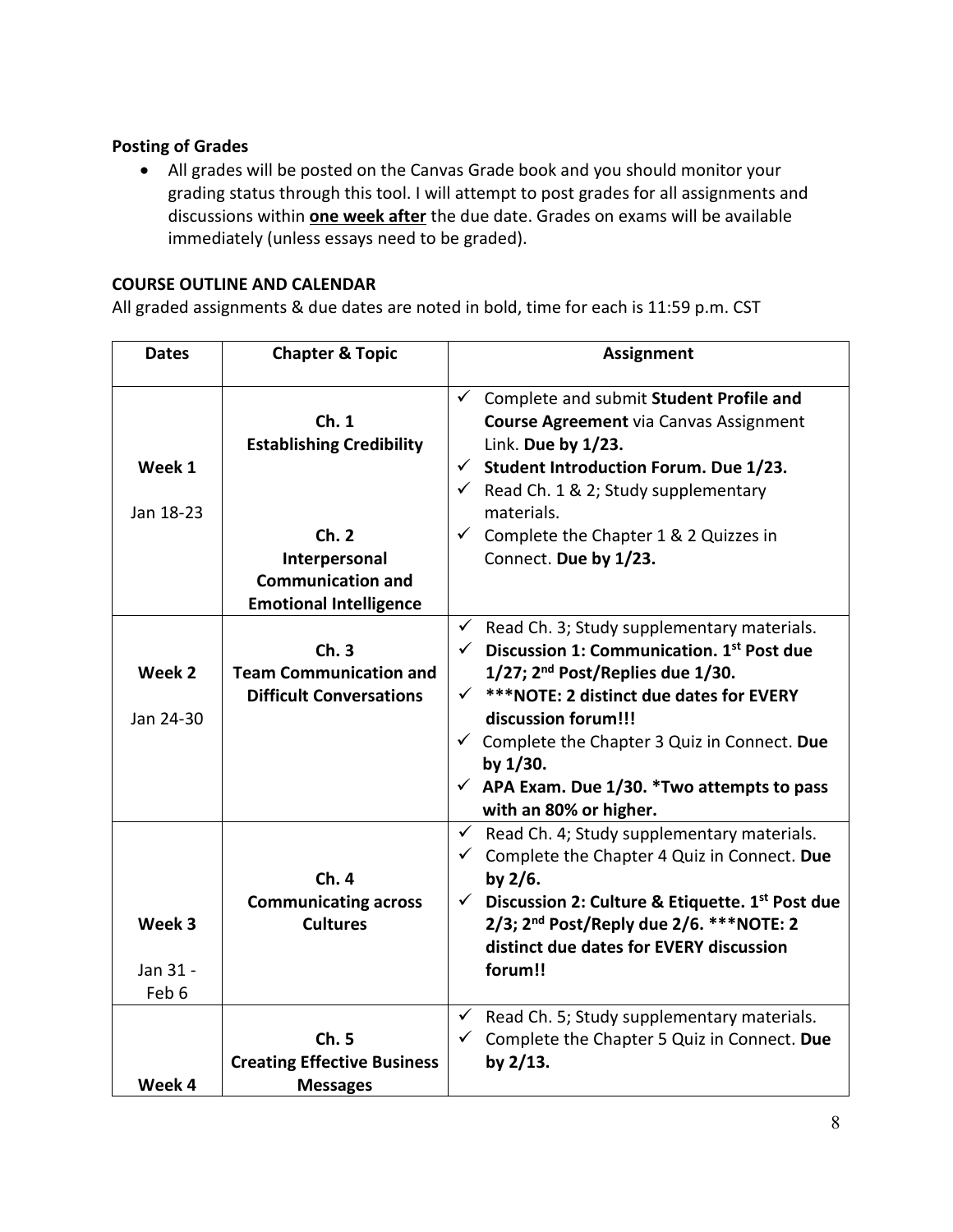| Feb 7-13<br>Week 5<br>Feb 14-20          | Ch.6<br><b>Improving Readability</b><br>with Style and Design                                                           | <b>Midpoint Individual Proposal Worksheet Due</b><br>$\checkmark$<br>2/13. *Work to complete the worksheet $-$<br>that will be a part of your final Proposal<br>paper for this course.<br>*Ensure proper APA formatting in your<br>responses!<br>Read Ch. 6; Study supplementary materials.<br>$\checkmark$<br>Complete the Chapter 6 Quiz in Connect. Due<br>✓<br>by $2/20$ .<br>Discussion 3: Analyzing a Corporate Message.<br>$\checkmark$<br>1st Post due 2/17; 2 <sup>nd</sup> Post/Reply due 2/20.<br>***NOTE: 2 distinct due dates for EVERY<br>discussion forum!! |
|------------------------------------------|-------------------------------------------------------------------------------------------------------------------------|----------------------------------------------------------------------------------------------------------------------------------------------------------------------------------------------------------------------------------------------------------------------------------------------------------------------------------------------------------------------------------------------------------------------------------------------------------------------------------------------------------------------------------------------------------------------------|
| Week 6<br>Feb 21-27                      | Ch. 7<br><b>Email and Other</b><br><b>Traditional Tools for</b><br><b>Business Communication</b>                        | Read Ch. 7; Study supplementary materials.<br>✓<br>$\checkmark$ Complete the Chapter 7 Quiz in Connect. Due<br>by 2/27.<br><b>Professional Communication 1: Business</b><br>$\checkmark$<br>Memo. Due by 2/27.                                                                                                                                                                                                                                                                                                                                                             |
| Week 7<br>Feb $28 -$<br>Mar <sub>6</sub> | Ch.8<br><b>Social Media for Business</b><br><b>Communication</b><br>Ch. 9<br><b>Routine Business</b><br><b>Messages</b> | Read Ch. 8 & 9; Study supplementary<br>$\checkmark$<br>materials.<br>Complete the Chapter 8 & 9 Quizzes in<br>Connect. Due by 3/6.<br>Discussion 4: Social Media. First Post due 3/3;<br>Second Post/Replies due 3/6 @ midnight.<br>*** NOTE: 2 distinct due dates for EVERY<br>discussion forum!!!                                                                                                                                                                                                                                                                        |
| Week 8<br><b>March 7-13</b>              | Ch. 10<br><b>Persuasive Messages</b>                                                                                    | Read Ch. 10; Study supplementary materials.<br>Complete the Chapter 10 Quiz in Connect. Due<br>by $3/13$ .<br><b>Discussion 5: Persuasive Messages. First Post</b><br>$\checkmark$<br>due 3/10; Second Post/Replies due 3/13 @<br>midnight. *** NOTE: 2 distinct due dates for<br><b>EVERY discussion forum!!!</b>                                                                                                                                                                                                                                                         |
| Week 9                                   | Ch. 11<br><b>Bad News Messages</b>                                                                                      | SPRING BREAK MARCH 14-20, 2022<br>$\checkmark$ Read Ch. 11; Study supplementary materials.<br>$\checkmark$ Complete the Chapter 11 Quiz in Connect. Due<br>by $3/27$ .                                                                                                                                                                                                                                                                                                                                                                                                     |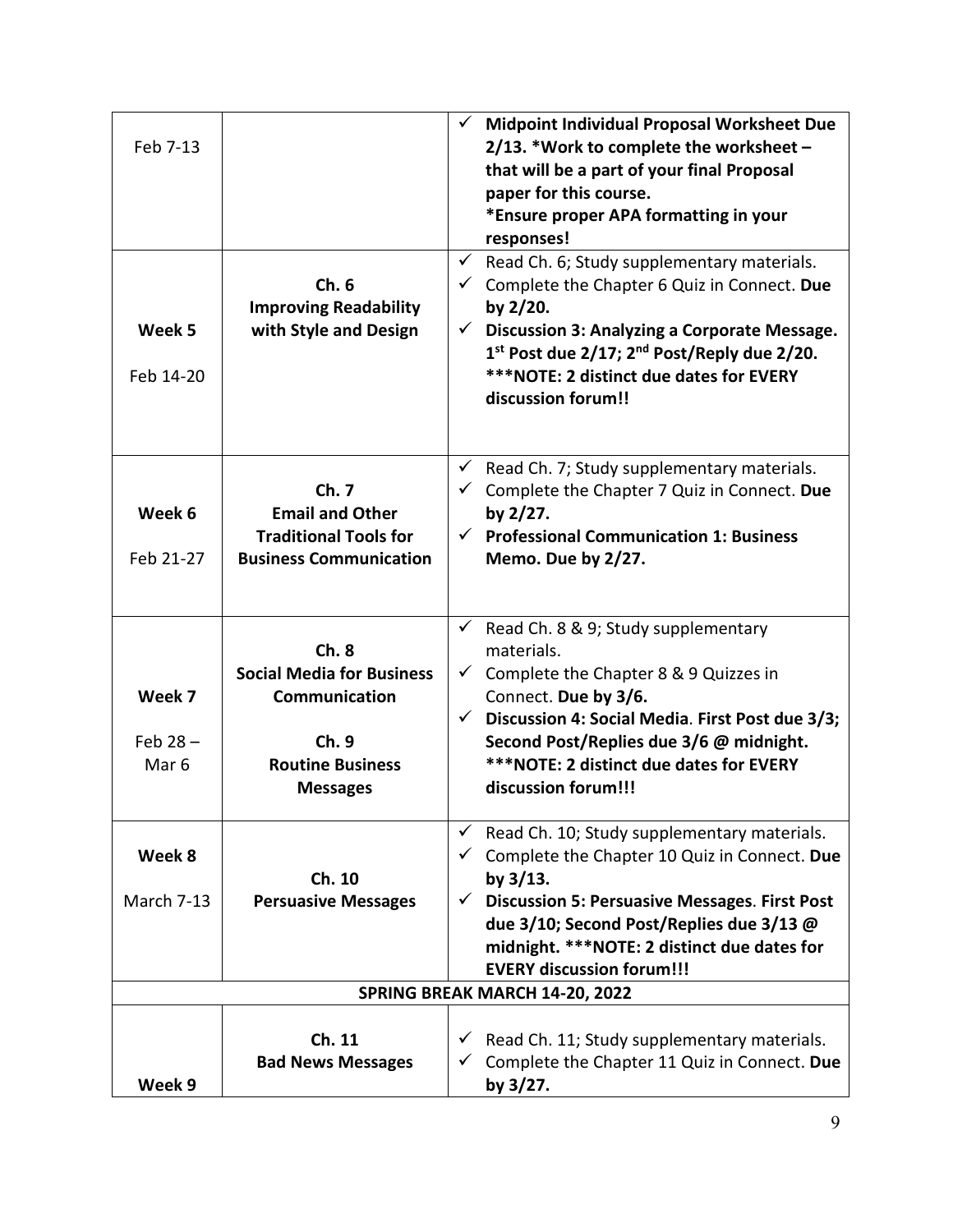| Mar 21-27                        |                                                                                                        | <b>Discussion 6: Bad News Messages. First Post</b><br>$\checkmark$<br>due 3/24; Second Post/Replies due 3/27<br>@ midnight. *** NOTE: 2 distinct due dates<br>$\checkmark$<br>for EVERY discussion forum!!!<br><b>Individual Research Practice Assignment and</b><br>Video Presentation" - due next week. *Work<br>ahead and book your ONLINE appointment at<br>the TAMUCT Writing Center. They can help<br>you get started with your "Research Paper"<br>next week BEFORE it is due!                                                                                                                                                                      |
|----------------------------------|--------------------------------------------------------------------------------------------------------|------------------------------------------------------------------------------------------------------------------------------------------------------------------------------------------------------------------------------------------------------------------------------------------------------------------------------------------------------------------------------------------------------------------------------------------------------------------------------------------------------------------------------------------------------------------------------------------------------------------------------------------------------------|
| Week 10<br>Mar $28 -$<br>April 3 | Ch. 12<br><b>Research and Business</b><br><b>Proposals and Planning for</b><br><b>Business Reports</b> | Read Ch. 12; Study supplementary materials.<br>$\checkmark$<br>Complete the Chapter 12 Quiz in Connect. Due<br>by $4/3$ .<br><b>Individual Research Practice Assignment &amp;</b><br>✓<br>Video Presentation. Due 4/3. *Recording<br>MUST be done in ScreenCast-O-Matic. No<br><b>EXCEPTIONS!</b><br>Schedule an ONLINE appointment at the<br>✓<br>TAMUCT Writing Center for this week or<br>next week (April 4-10th) to have them review<br>your Individual Research Practice Paper.<br>They can assist during your initial draft<br>writing this week or review your final draft<br>next week. *Virtual appointments are<br>available - 6 days per week! |
| Week 11<br>April 4-10            | Ch. 13<br><b>Completing Business</b><br><b>Proposals and Business</b><br><b>Reports</b>                | Read Ch. 13; Study supplementary materials.<br>✓<br>Complete the Chapter 13 Quiz in Connect. Due<br>✓<br>by 4/10.<br><b>Meet with a TAMUCT Writing Center Tutor to</b><br>review & improve upon your Individual<br><b>Research Practice Paper<mark>. Upload the</mark></b><br>verification sheet to the Original Assignment<br>link in Canvas along with your revised paper<br>by $4/10$ .<br>$\checkmark$ Discussion 7: Business Proposals and Reports.<br>First Post due 4/7; Second Post/Replies due<br>4/10 @ midnight. ***NOTE: 2 distinct due<br>dates for EVERY discussion forum!!!                                                                 |
| Week 12<br>April 11-17           | Ch. 14<br><b>Planning Presentations</b>                                                                | Read Ch. 14; Study supplementary materials.<br>$\checkmark$<br>Complete the Chapter 14 Quiz in Connect. Due<br>$\checkmark$<br>by $4/17$ .<br>Electronic Career Presentation. Due by 4/17.                                                                                                                                                                                                                                                                                                                                                                                                                                                                 |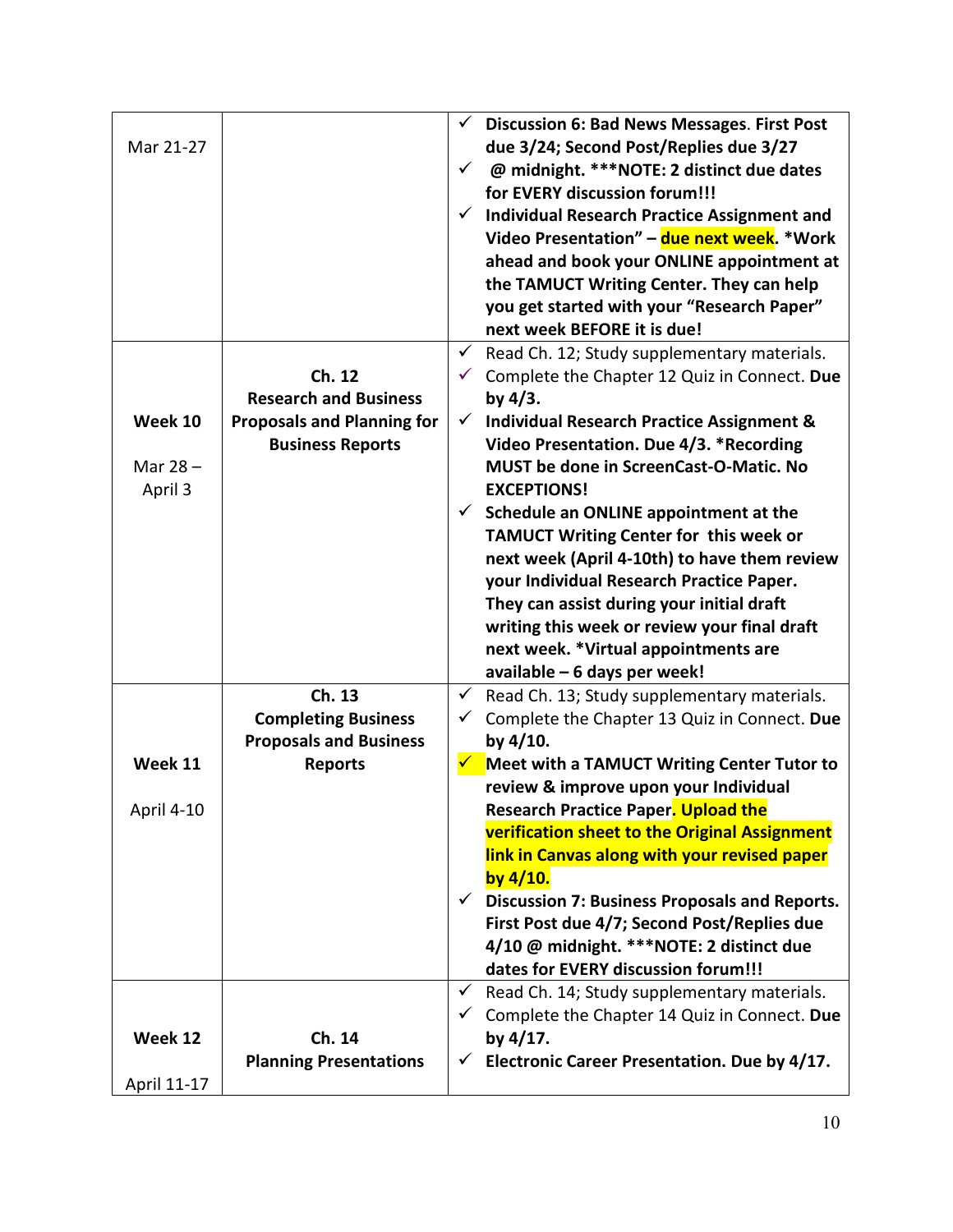| Week 13<br>April 18-24 | Ch. 15<br><b>Delivering Presentations</b> | $\checkmark$<br>$\checkmark$ | Read Ch. 15; Study supplementary materials.<br>Complete the Chapter 15 Quiz in Connect. Due<br>by $4/24$ .<br><b>Discussion 8: Assessing your Career</b><br>Presentation First Post due 4/21; Second<br>Post/Replies due 4/24 @ midnight. *** NOTE:<br>2 distinct due dates for EVERY discussion<br>forum!!! |
|------------------------|-------------------------------------------|------------------------------|--------------------------------------------------------------------------------------------------------------------------------------------------------------------------------------------------------------------------------------------------------------------------------------------------------------|
| Week 14                | Ch. 16                                    | $\checkmark$<br>$\checkmark$ | Read Ch. 16; Study supplementary materials.<br>Complete the Chapter 16 Quiz in Connect. Due<br>by $5/1$ .                                                                                                                                                                                                    |
|                        | Employment                                | $\checkmark$                 | <b>Communication 2 (Resume, CV, and Video)</b>                                                                                                                                                                                                                                                               |
| April 25-              | Communication                             |                              | Due by 5/1. ** Your 90 Second Introduction                                                                                                                                                                                                                                                                   |
| May 1                  |                                           |                              | <b>MUST be recorded on ScreenCast-O-Matic</b><br><b>NO EXCEPTIONS!</b>                                                                                                                                                                                                                                       |
|                        |                                           | $\checkmark$                 | Finalize your Individual Research Proposal                                                                                                                                                                                                                                                                   |
| Week 15                | <b>Final Individual Research</b>          |                              | Paper.                                                                                                                                                                                                                                                                                                       |
|                        | <b>Proposal Paper</b>                     | $\checkmark$                 | Individual Research Proposal Paper: due 5/8                                                                                                                                                                                                                                                                  |
| May 2-8                |                                           |                              | at midnight. Upload to the Assignment link in<br>Canvas.                                                                                                                                                                                                                                                     |
|                        |                                           | $\checkmark$                 | <b>Individual Oral Presentation (Video</b>                                                                                                                                                                                                                                                                   |
|                        | <b>Oral Presentation and</b>              |                              | <b>Recording) and Power Point Presentation is</b>                                                                                                                                                                                                                                                            |
| Week 16                | <b>Power Point</b>                        |                              | due 5/12 @ midnight.                                                                                                                                                                                                                                                                                         |
|                        |                                           |                              | ** Submit BOTH the power point file AND URL                                                                                                                                                                                                                                                                  |
| May 9-13               |                                           |                              | link for ScreenCast-O-Matic for your individual                                                                                                                                                                                                                                                              |
|                        |                                           |                              | presentation in the assignment link in Canvas.                                                                                                                                                                                                                                                               |
|                        |                                           |                              | *Upload to the media files (tab) in Canvas.                                                                                                                                                                                                                                                                  |
|                        |                                           |                              | Professional Dress required.                                                                                                                                                                                                                                                                                 |
|                        |                                           |                              | <b>MUST be recorded on ScreenCast-O-Matic</b><br><b>NO EXCEPTIONS!</b>                                                                                                                                                                                                                                       |
|                        |                                           |                              |                                                                                                                                                                                                                                                                                                              |

*This course schedule is subject to change at the discretion of the Instructor. Should it change, a new Syllabus with different date in the footer will be published on the course web site and students will be notified of the change.*

**IMPORTANT UNIVERSITY DATES: [http://catalog.tamuct.edu/undergraduate\\_catalog/general](http://catalog.tamuct.edu/undergraduate_catalog/general-information/academic20calendars20and20final20exam20schedule/)[information/academic20calendars20and20final20exam20schedule/](http://catalog.tamuct.edu/undergraduate_catalog/general-information/academic20calendars20and20final20exam20schedule/)**

# **TECHNOLOGY REQUIREMENTS AND SUPPORT**

#### **Technology Requirements**

This course will use the A&M-Central Texas Instructure Canvas learning management system.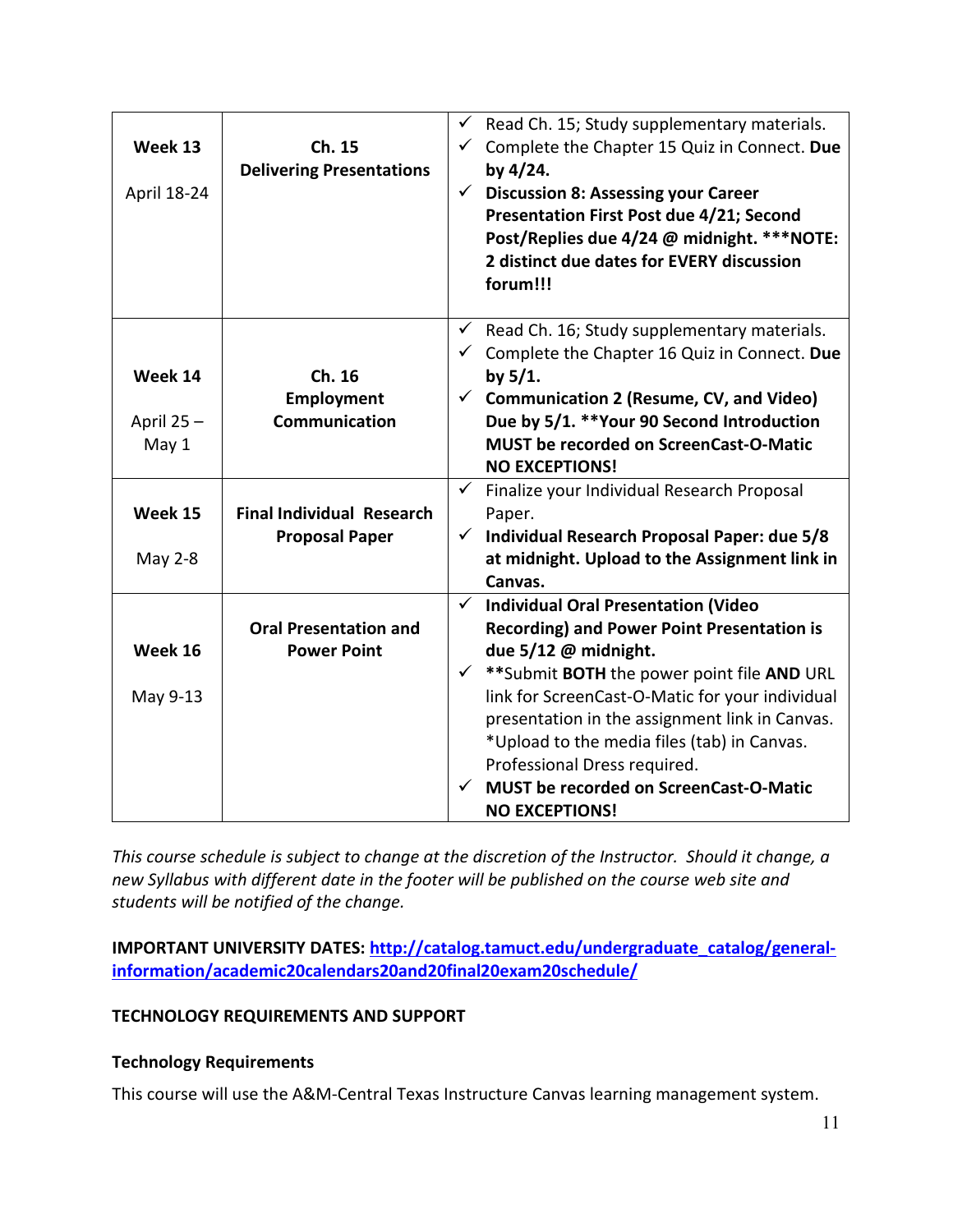# **We strongly recommend the latest versions of Chrome or Firefox browsers. Canvas no longer supports any version of Internet Explorer.**

Logon to A&M-Central Texas Canvas [https://tamuct.instructure.com/] or access Canvas through the TAMUCT Online link in myCT [https://tamuct.onecampus.com/]. You will log in through our Microsoft portal.

Username: Your MyCT email address. Password: Your MyCT password

### **Canvas Support**

Use the Canvas Help link, located at the bottom of the left-hand menu, for issues with Canvas. You can select "Chat with Canvas Support," submit a support request through "Report a Problem," or call the Canvas support line: 1-844-757-0953.

For issues related to course content and requirements, contact your instructor.

### **Online Proctored Testing**

A&M-Central Texas uses Proctorio for online identity verification and proctored testing. This service is provided at no direct cost to students. If the course requires identity verification or proctored testing, the technology requirements are: Any computer meeting the minimum computing requirements, plus web camera, speaker, and microphone (or headset). Proctorio also requires the Chrome web browser with their custom plug in.

### **Other Technology Support**

For log-in problems, students should contact Help Desk Central, 24 hours a day, 7 days a week

Email: [helpdesk@tamu.edu](mailto:helpdesk@tamu.edu) Phone: (254) 519-5466 [Web Chat:](http://hdc.tamu.edu/) [http://hdc.tamu.edu] *Please let the support technician know you are an A&M-Central Texas student.*

# **UNIVERSITY RESOURCES, PROCEDURES, AND GUIDELINES**

#### **Drop Policy**

If you discover that you need to drop this class, you must complete the [Drop Request](https://dynamicforms.ngwebsolutions.com/casAuthentication.ashx?InstID=eaed95b9-f2be-45f3-a37d-46928168bc10&targetUrl=https%3A%2F%2Fdynamicforms.ngwebsolutions.com%2FSubmit%2FForm%2FStart%2F53b8369e-0502-4f36-be43-f02a4202f612) Dynamic Form through Warrior Web.

[https://dynamicforms.ngwebsolutions.com/casAuthentication.ashx?InstID=eaed95b9-f2be-45f3-a37d-

46928168bc10&targetUrl=https%3A%2F%2Fdynamicforms.ngwebsolutions.com%2FSubmit%2F Form%2FStart%2F53b8369e-0502-4f36-be43-f02a4202f612].

Faculty cannot drop students; this is always the responsibility of the student. The Registrar's Office will provide a deadline on the Academic Calendar for which the form must be completed. Once you submit the completed form to the Registrar's Office, you must go into Warrior Web and confirm that you are no longer enrolled. If you still show as enrolled, FOLLOW-UP with the Registrar's Office immediately. You are to attend class until the procedure is complete to avoid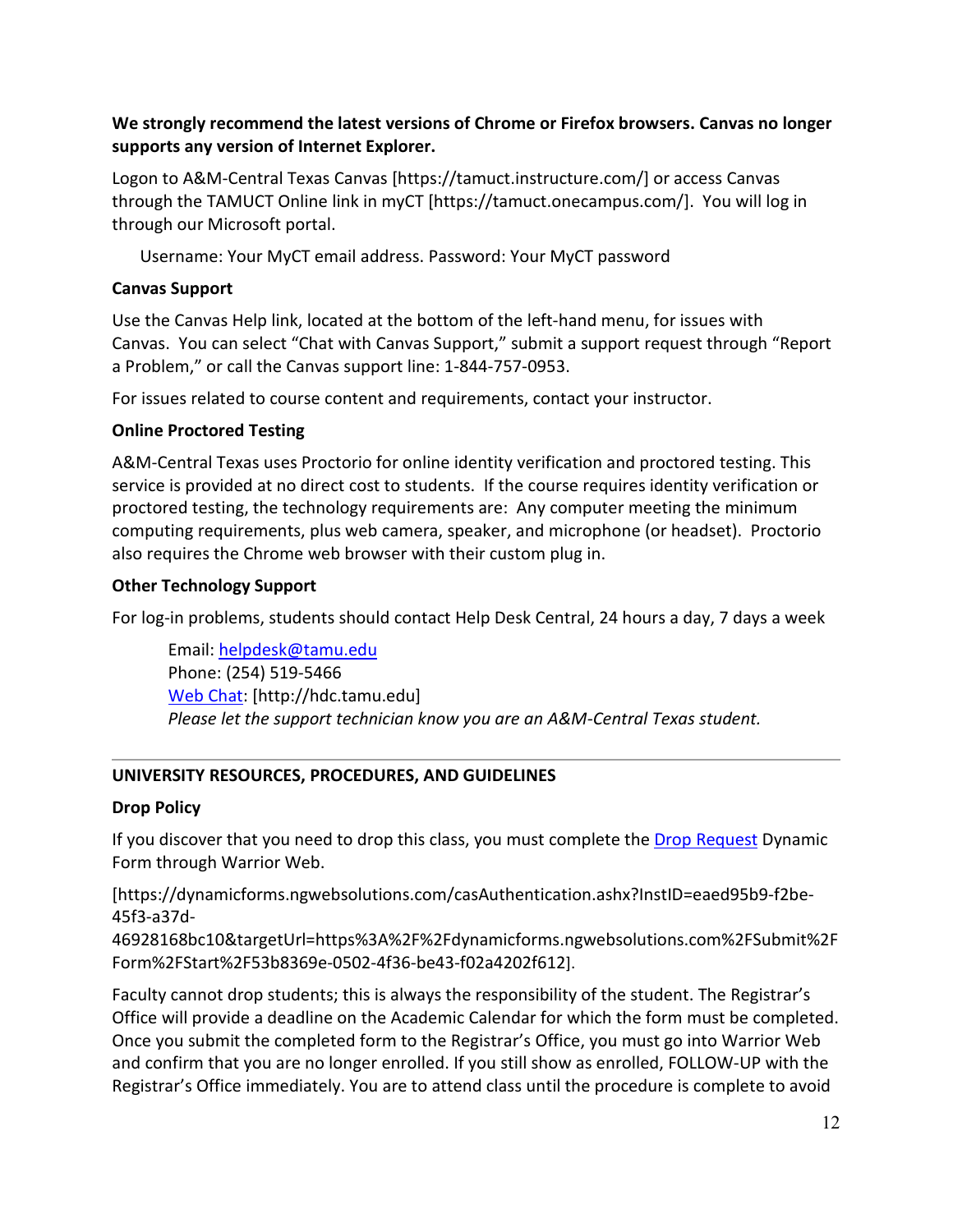penalty for absence. Should you miss the drop deadline or fail to follow the procedure, you will receive an F in the course, which may affect your financial aid and/or VA educational benefits.

# **Academic Integrity**

Texas A&M University-Central Texas values the integrity of the academic enterprise and strives for the highest standards of academic conduct. A&M-Central Texas expects its students, faculty, and staff to support the adherence to high standards of personal and scholarly conduct to preserve the honor and integrity of the creative community. Any deviation by students from this expectation may result in a failing grade for the assignment and potentially a failing grade for the course. All academic misconduct concerns will be referred to the Office of Student Conduct. When in doubt on collaboration, citation, or any issue, please contact your instructor before taking a course of action.

For more [information](https://nam04.safelinks.protection.outlook.com/?url=https%3A%2F%2Fwww.tamuct.edu%2Fstudent-affairs%2Fstudent-conduct.html&data=04%7C01%7Clisa.bunkowski%40tamuct.edu%7Ccfb6e486f24745f53e1a08d910055cb2%7C9eed4e3000f744849ff193ad8005acec%7C0%7C0%7C637558437485252160%7CUnknown%7CTWFpbGZsb3d8eyJWIjoiMC4wLjAwMDAiLCJQIjoiV2luMzIiLCJBTiI6Ik1haWwiLCJXVCI6Mn0%3D%7C1000&sdata=yjftDEVHvLX%2FhM%2FcFU0B99krV1RgEWR%2BJ%2BhvtoR6TYk%3D&reserved=0) regarding the Student Conduct process, [https://www.tamuct.edu/student-affairs/student-conduct.html].

If you know of potential honor violations by other students, you may [submit](https://nam04.safelinks.protection.outlook.com/?url=https%3A%2F%2Fcm.maxient.com%2Freportingform.php%3FTAMUCentralTexas%26layout_id%3D0&data=04%7C01%7Clisa.bunkowski%40tamuct.edu%7Ccfb6e486f24745f53e1a08d910055cb2%7C9eed4e3000f744849ff193ad8005acec%7C0%7C0%7C637558437485262157%7CUnknown%7CTWFpbGZsb3d8eyJWIjoiMC4wLjAwMDAiLCJQIjoiV2luMzIiLCJBTiI6Ik1haWwiLCJXVCI6Mn0%3D%7C1000&sdata=CXGkOa6uPDPX1IMZ87z3aZDq2n91xfHKu4MMS43Ejjk%3D&reserved=0) a report, [https://cm.maxient.com/reportingform.php?TAMUCentralTexas&layout\_id=0].

# **Academic Accommodations**

At Texas A&M University-Central Texas, we value an inclusive learning environment where every student has an equal chance to succeed and has the right to a barrier-free education. The Warrior Center for Student Success, Equity and Inclusion is responsible for ensuring that students with a disability receive equal access to the university's programs, services and activities. If you believe you have a disability requiring reasonable accommodations, please contact the Office of Access and Inclusion, WH-212; or call (254) 501-5836. Any information you provide is private and confidential and will be treated as such.

For more information, please visit our [Access & Inclusion](https://tamuct.instructure.com/courses/717) Canvas page (log-in required) [https://tamuct.instructure.com/courses/717]

# **Important information for Pregnant and/or Parenting Students**

Texas A&M University-Central Texas supports students who are pregnant and/or parenting. In accordance with requirements of Title IX and related guidance from US Department of Education's Office of Civil Rights, the Dean of Student Affairs' Office can assist students who are pregnant and/or parenting in seeking accommodations related to pregnancy and/or parenting. Students should seek out assistance as early in the pregnancy as possible. For more information, please visit [Student Affairs](https://www.tamuct.edu/student-affairs/pregnant-and-parenting-students.html) [https://www.tamuct.edu/student-affairs/pregnantand-parenting-students.html]. Students may also contact the institution's Title IX Coordinator. If you would like to read more about thes[e requirements and guidelines](http://www2.ed.gov/about/offices/list/ocr/docs/pregnancy.pdf) online, please visit the website [http://www2.ed.gov/about/offices/list/ocr/docs/pregnancy.pdf].

Title IX of the Education Amendments Act of 1972 prohibits discrimination on the basis of sex and gender–including pregnancy, parenting, and all related conditions. A&M-Central Texas is able to provide flexible and individualized reasonable accommodation to pregnant and parenting students. All pregnant and parenting students should contact the Associate Dean in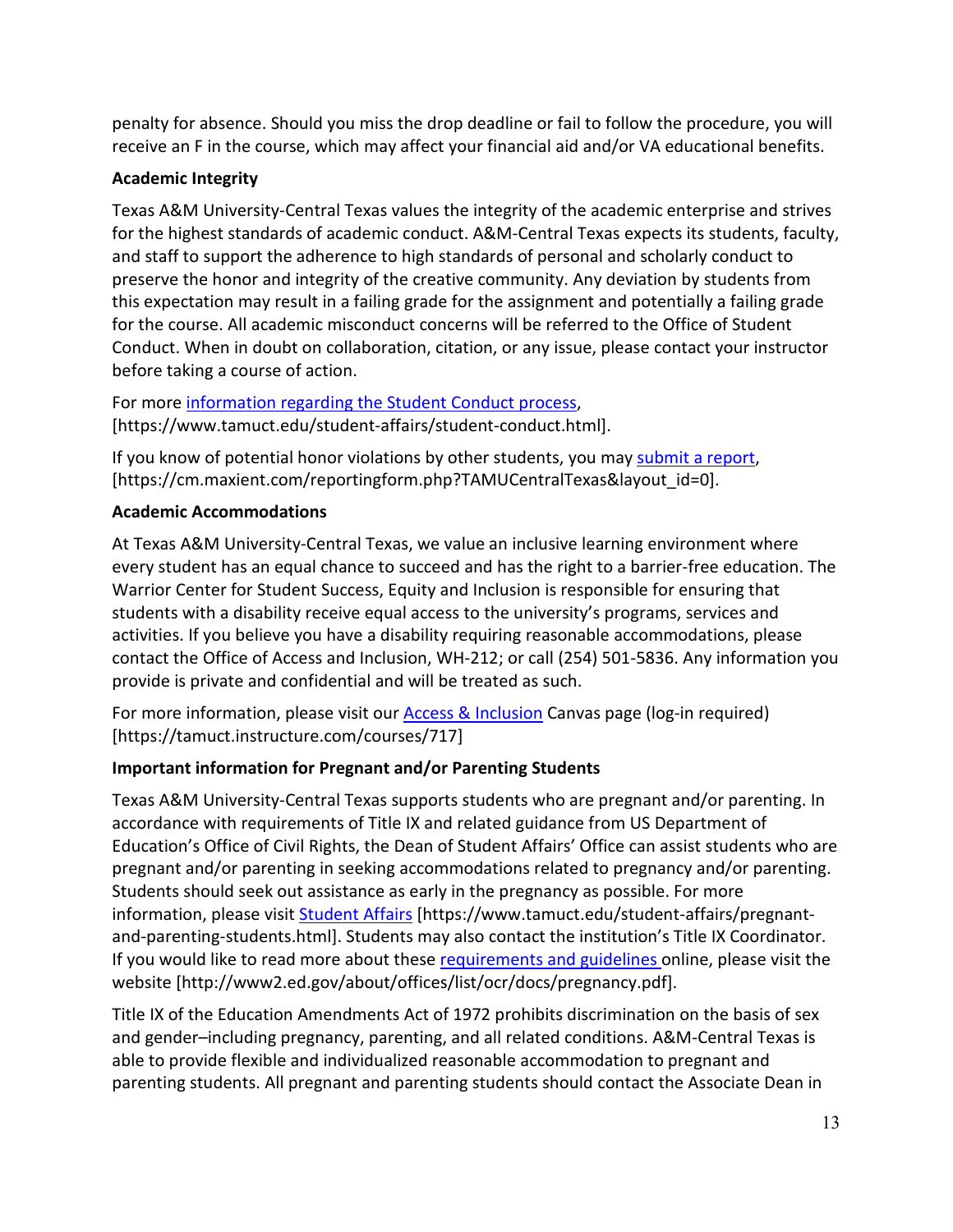the Division of Student Affairs at (254) 501-5909 to seek out assistance. Students may also contact the University's Title IX Coordinator.

# **Tutoring**

Tutoring is available to all A&M-Central Texas students, both virtually and in-person. Student success coaching is available online upon request.

If you have a question, are interested in becoming a tutor, or in need of success coaching contact the Warrior Center for Student Success, Equity and Inclusion at (254) 501-5836, visit the Warrior Center at 212 Warrior Hall, or by emailing [WarriorCenter@tamuct.edu.](mailto:WarriorCenter@tamuct.edu)

To schedule tutoring sessions and view tutor availability, please visit Tutor [Matching](https://tutormatchingservice.com/TAMUCT) [Services](https://tutormatchingservice.com/TAMUCT) [https://tutormatchingservice.com/TAMUCT] or visit the Tutoring Center in 111 Warrior Hall.

Chat live with a remote tutor 24/7 for almost any subject from on your computer! Tutor.com is an online tutoring platform that enables A&M-Central Texas students to log in and receive online tutoring support at no additional cost. This tool provides tutoring in over 40 subject areas except writing support. Access Tutor.com through Canvas.

# **University Writing Center**

University Writing Center: Located in Warrior Hall 416, the University Writing Center (UWC) at Texas A&M University–Central Texas (A&M–Central Texas) is a free service open to all A&M– Central Texas students. For the Spring 2022 semester, the hours of operation are from 10:00 a.m.-5:00 p.m. Monday thru Thursday in Warrior Hall 416 (with online tutoring available every hour as well) with satellite hours available online only Monday thru Thursday from 6:00-9:00 p.m. and Saturday 12:00-3:00 p.m.

Tutors are prepared to help writers of all levels and abilities at any stage of the writing process. While tutors will not write, edit, or grade papers, they will assist students in developing more effective composing practices. By providing a practice audience for students' ideas and writing, our tutors highlight the ways in which they read and interpret students' texts, offering guidance and support throughout the various stages of the writing process. In addition, students may work independently in the UWC by checking out a laptop that runs the Microsoft Office suite and connects to WIFI, or by consulting our resources on writing, including all of the relevant style guides. Whether you need help brainstorming ideas, organizing an essay, proofreading, understanding proper citation practices, or just want a quiet place to work, the UWC is here to help!

Students may arrange a one-to-one session with a trained and experienced writing tutor by making an appointment via [WCOnline](https://tamuct.mywconline.com/) [https://tamuct.mywconline.com/]. In addition, you can email Dr. Bruce Bowles Jr. at bruce.bowles@tamuct.edu if you have any questions about the UWC, need any assistance with scheduling, or would like to schedule a recurring appointment with your favorite tutor by making an appointment via [WCOnline](https://tamuct.mywconline.com/) [https://tamuct.mywconline.com/]. In addition, you can email Dr. Bruce Bowles Jr. at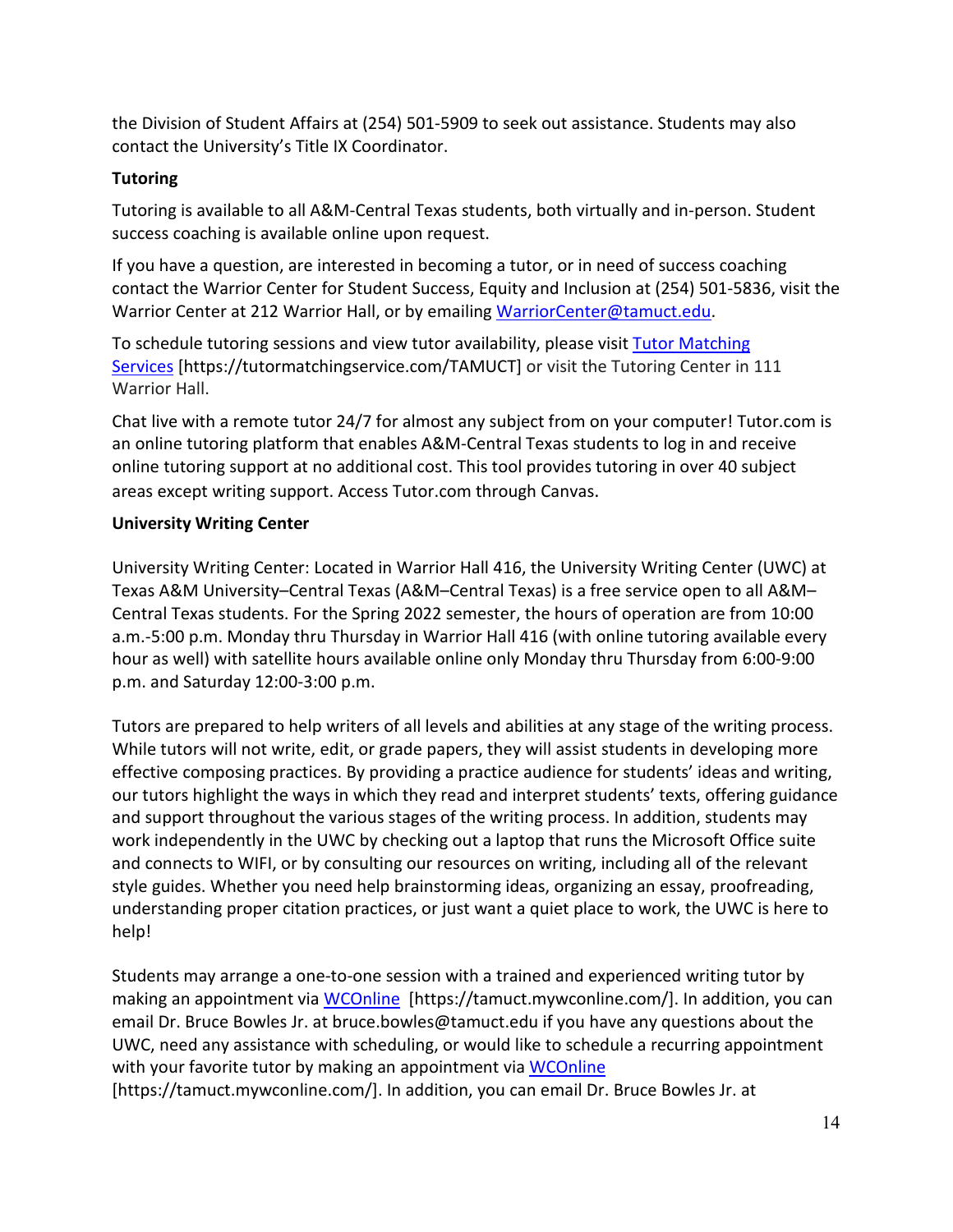bruce.bowles@tamuct.edu if you have any questions about the UWC, need any assistance with scheduling, or would like to schedule a recurring appointment with your favorite tutor.

# **University Library**

The University Library provides many services in support of research across campus and at a distance. We offer over 200 electronic databases containing approximately 400,000 eBooks and 82,000 journals, in addition to the 96,000 items in our print collection, which can be mailed to students who live more than 50 miles from campus. Research guides for each subject taught at A&M-Central Texas are available through our website to help students navigate these resources. On campus, the library offers technology including cameras, laptops, microphones, webcams, and digital sound recorders.

Research assistance from a librarian is also available 24 hours a day through our online chat service, and at the reference desk when the library is open. Research sessions can be scheduled for more comprehensive assistance, and may take place virtually through WebEx, Microsoft Teams or in-person at the library. Schedule an [appointment](https://nam04.safelinks.protection.outlook.com/?url=https%3A%2F%2Ftamuct.libcal.com%2Fappointments%2F%3Fg%3D6956&data=04%7C01%7Clisa.bunkowski%40tamuct.edu%7Cde2c07d9f5804f09518008d9ab7ba6ff%7C9eed4e3000f744849ff193ad8005acec%7C0%7C0%7C637729369835011558%7CUnknown%7CTWFpbGZsb3d8eyJWIjoiMC4wLjAwMDAiLCJQIjoiV2luMzIiLCJBTiI6Ik1haWwiLCJXVCI6Mn0%3D%7C3000&sdata=KhtjgRSAw9aq%2FoBsB6wyu8b7PSuGN5EGPypzr3Ty2No%3D&reserved=0)

[here](https://nam04.safelinks.protection.outlook.com/?url=https%3A%2F%2Ftamuct.libcal.com%2Fappointments%2F%3Fg%3D6956&data=04%7C01%7Clisa.bunkowski%40tamuct.edu%7Cde2c07d9f5804f09518008d9ab7ba6ff%7C9eed4e3000f744849ff193ad8005acec%7C0%7C0%7C637729369835011558%7CUnknown%7CTWFpbGZsb3d8eyJWIjoiMC4wLjAwMDAiLCJQIjoiV2luMzIiLCJBTiI6Ik1haWwiLCJXVCI6Mn0%3D%7C3000&sdata=KhtjgRSAw9aq%2FoBsB6wyu8b7PSuGN5EGPypzr3Ty2No%3D&reserved=0) [https://tamuct.libcal.com/appointments/?g=6956]. Assistance may cover many topics, including how to find articles in peer-reviewed journals, how to cite resources, and how to piece together research for written assignments.

Our 27,000-square-foot facility on the A&M-Central Texas main campus includes student lounges, private study rooms, group work spaces, computer labs, family areas suitable for all ages, and many other features. Services such as interlibrary loan, TexShare, binding, and laminating are available. The library frequently offers workshops, tours, readings, and other events. For more information, please visit our Library [website](https://nam04.safelinks.protection.outlook.com/?url=https%3A%2F%2Ftamuct.libguides.com%2Findex&data=04%7C01%7Clisa.bunkowski%40tamuct.edu%7C7d8489e8839a4915335f08d916f067f2%7C9eed4e3000f744849ff193ad8005acec%7C0%7C0%7C637566044056484222%7CUnknown%7CTWFpbGZsb3d8eyJWIjoiMC4wLjAwMDAiLCJQIjoiV2luMzIiLCJBTiI6Ik1haWwiLCJXVCI6Mn0%3D%7C1000&sdata=2R755V6rcIyedGrd4Os5rkgn1PvhHKU3kUV1vBKiHFo%3D&reserved=0) [http://tamuct.libguides.com/index].

# **OPTIONAL POLICY STATEMENTS**

# **A Note about Sexual Violence at A&M-Central Texas**

Sexual violence is a serious safety, social justice, and public health issue. The university offers support for anyone struggling with these issues. University faculty are mandated reporters, so if someone discloses that they were sexually assaulted (or a victim of Domestic/Dating Violence or Stalking) while a student at TAMUCT, faculty members are required to inform the Title IX Office. If you want to discuss any of these issues confidentially, you can do so through Student Wellness and Counseling (254-501-5955) located on the second floor of Warrior Hall (207L).

Sexual violence can occur on our campus because predators often feel emboldened, and victims often feel silenced or shamed. It is incumbent on ALL of us to find ways to actively create environments that tell predators we don't agree with their behaviors and tell survivors we will support them. Your actions matter. Don't be a bystander; be an agent of change. For additional information on campus policy and resources visit the **Title IX webpage** [\[https://www.tamuct.edu/compliance/titleix.html\]](https://www.tamuct.edu/compliance/titleix.html).

#### **Behavioral Intervention**